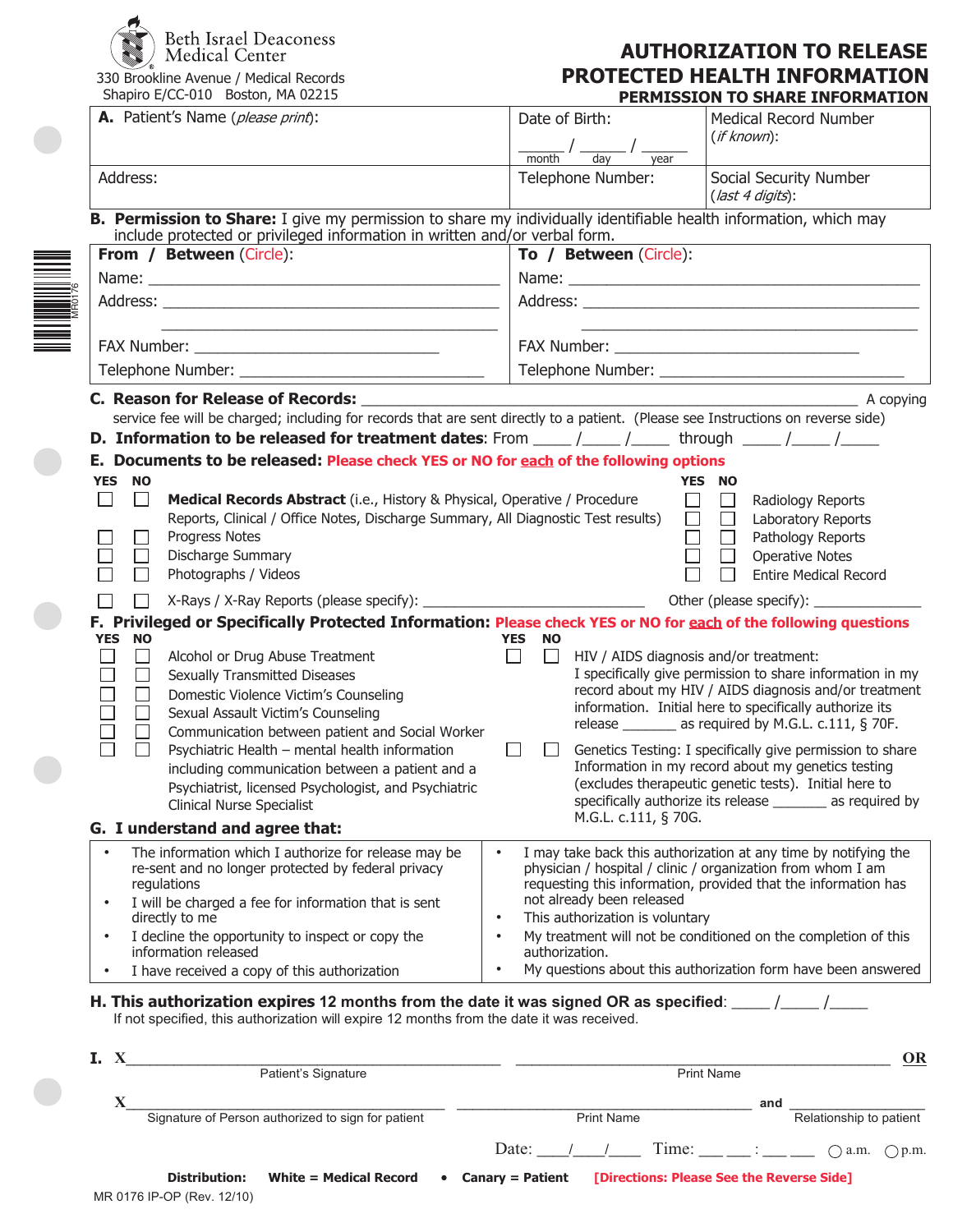## **Instructions to Complete the Authorization to Release Protected Health Information**

**Please follow these instructions carefully when completing the authorization form. The form must be entirely completed. Failure to do so may result in a delay in processing this request to release your medical record information. Please follow these steps and leave no box blank:**

- **A. Patient Name, Address, Date of Birth, Medical Record Number, Telephone Number and Social Security Number:** Print the name, address, date of birth, medical record number (if known), telephone number and the last 4 digits of the Social Security Number of the patient to whose protected health information ("medical record") is being released.
- **B. Permission to Share:** Note: Faxing service is available for urgent medical care only. **From / Between -** Print the name, address, fax number and telephone number of the organization or individual from whom the medical record is requested. Circle **Between** if you want the information shared between the two parties.

**To / Between -** Print the name, address, fax number and telephone number of the organization or individual who will receive the medical record. Circle **Between** if you want the information shared between the two parties.

**C. Copying Service Fee for Records:** If you wish to have records sent to you directly; you will be charged a fee and will be billed by invoice. If you have questions about the copying service fee for records sent directly to you, please contact the BIDMC Correspondence Manager at 781-234-0851, Monday – Friday 8:30 AM – 5:00 PM.

By way of example: The size of a medical record varies according to length of stay and/or number of visits to the hospital. We estimate the average cost for a length of stay to be as follows:

- Average copying service fee for a medical record abstract is \$75.00
- Average copying service fee for an entire medical record is \$600.00
- **D. Treatment Dates**: Insert the treatment date or date range of the medical record you are requesting to be released.
- **E. Documents to be Released**: Check each box YES or NO to identify the type of document you are requesting to be released. Please fill-in all boxes.
- **F. Privileged or Specifically Protected Information**: Check each box YES or NO to indicate each type of information you are authorizing for release. Please fill-in all boxes. If you had testing, diagnosis or treatment for any condition(s) as described under the "specifically protected" section, it is required that you place your initials in front of the section(s) that describes the type of information to be released.
- **G. Understanding/Agreement**: Please read the important information in this section.
- **H. Expiration Date**: Insert the expiration date. If not specified; then this authorization will be valid for 12 months.
- **I. Patient or Authorized Representative Signature:** The patient whose medical record is being released must sign and date the authorization OR the Authorized Representative of the patient to whom the medical record pertains must sign and date the authorization.

Please note: If the individual signing the authorization form is a Guardian, Executor of the Estate, Healthcare Proxy or Power of Attorney for the patient, that person must submit a copy of the appropriate legal document, which proves authority to act on behalf of the patient. This must accompany the authorization form.